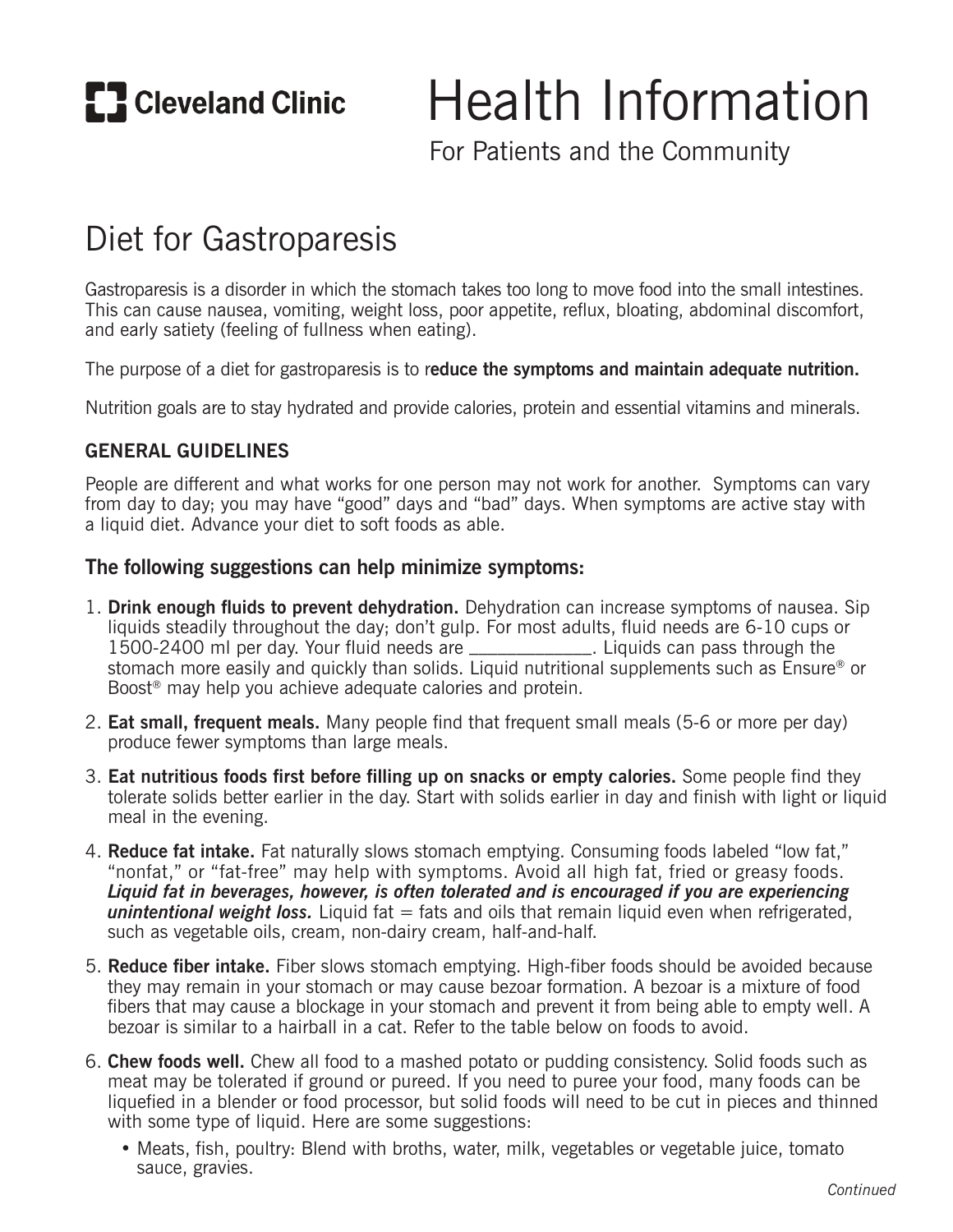- Starches (potatoes, pasta): Blend with water, tomato juice, broths, or strained baby vegetables.
- Fruits: Blend with their own juices, other fruit juices, or strained baby fruits.
- Mixed dishes (such as lasagna, macaroni and cheese, spaghetti, chili, chop suey): add adequate liquid of your choice, blend well, and strain if necessary.
- If you do not have a blender, strained baby foods will work and can be thinned down as needed with milk, soy milk, rice milk, broth, etc.
- Always clean your blender after each meal: take apart, unscrew blender base and blade, and wash, as food will accumulate.
- At meals, take pureed foods and liquid supplements before coffee, tea, or carbonated beverages.
- 7. **Sit up while eating** and for at least 1 hour after finishing your meal; don't lay down.
- 8. **If you have diabetes, keep your blood sugar under control.** Call your doctor with any questions or concerns and work with your registered dietitian to follow a carbohydrate budget for the day. Keeping your blood sugars in goal ranges (before and after meals) may decrease gastroparesis problems. High blood sugars directly interfere with normal stomach emptying.
- 9. **Alcohol should be avoided,** since it can also impair gastric emptying.
- 10. **Exercise** has been shown to increase stomach emptying in healthy individuals and might improve symptoms. Walking after meals is recommended.

No controlled trials of treatment by food modifications are available. Recommendations are based on professional judgment and clinical practice and are based on logical interpretation of gastric physiology. Common food modifications include the following:

| <b>FOOD ITEMS</b>                            | <b>FOODS TO CONSUME</b>                                                                                                                                                                                                                      | <b>FOODS TO AVOID</b>                                                                                                                                                                                                                                         |
|----------------------------------------------|----------------------------------------------------------------------------------------------------------------------------------------------------------------------------------------------------------------------------------------------|---------------------------------------------------------------------------------------------------------------------------------------------------------------------------------------------------------------------------------------------------------------|
| <b>MILK &amp; MILK</b><br><b>PRODUCTS**</b>  | Choose fat-free or low-fat/reduced-fat<br>versions of: milk, yogurt, pudding,<br>cottage cheese, cheeses, sour cream<br>and cream cheese                                                                                                     | 2% or whole milk, light or heavy<br>whipping cream, half and half, regular<br>cottage cheese and regular cheeses,<br>regular yogurt and puddings, sour cream,<br>cream cheese<br>Dairy products with berries, nuts,<br>seeds, whole spices                    |
| SOUPS**                                      | Soups made from fat-free/low fat milk or<br>broth                                                                                                                                                                                            | Soups made with cream, whole milk,<br>cheese. Any soup containing vegetables<br>with skin-corn, peas, cabbage, potato<br>skins.                                                                                                                               |
| <b>FRUITS**</b>                              | Fruit juices, canned fruits without skins<br>(applesauce, peaches, pears), mandarin<br>or canned orange or grapefruit sections<br>without membranes; seedless melons,<br>ripe banana. Peeled cooked fruit - such<br>as baked apple or pears. | All raw and dried fruits, canned fruits<br>with skins (apricots, cherries, plums,<br>*blueberries, fruit cocktail, oranges,<br>grapefruit, pineapple, persimmons*,<br>figs*, blackberries*, raspberries*, apples*,<br>strawberries*, kiwi, coconut*), rhubarb |
| <b>MEAT &amp; MEAT</b><br><b>SUBSTITUTES</b> | Eggs and egg whites, reduced-fat<br>creamy peanut butter, powdered<br>peanuts, poultry with skins removed,<br>lean fish, lean beef, lean pork, lean<br>veal, lean lamb                                                                       | Bacon, sausage, bologna, salami, hot<br>dogs, goose liver, duck, canned beef,<br>spare ribs, organ meats, fish packed in<br>oil, regular peanut butter, fibrous meats<br>(steaks, roasts, chops), dried beans,                                                |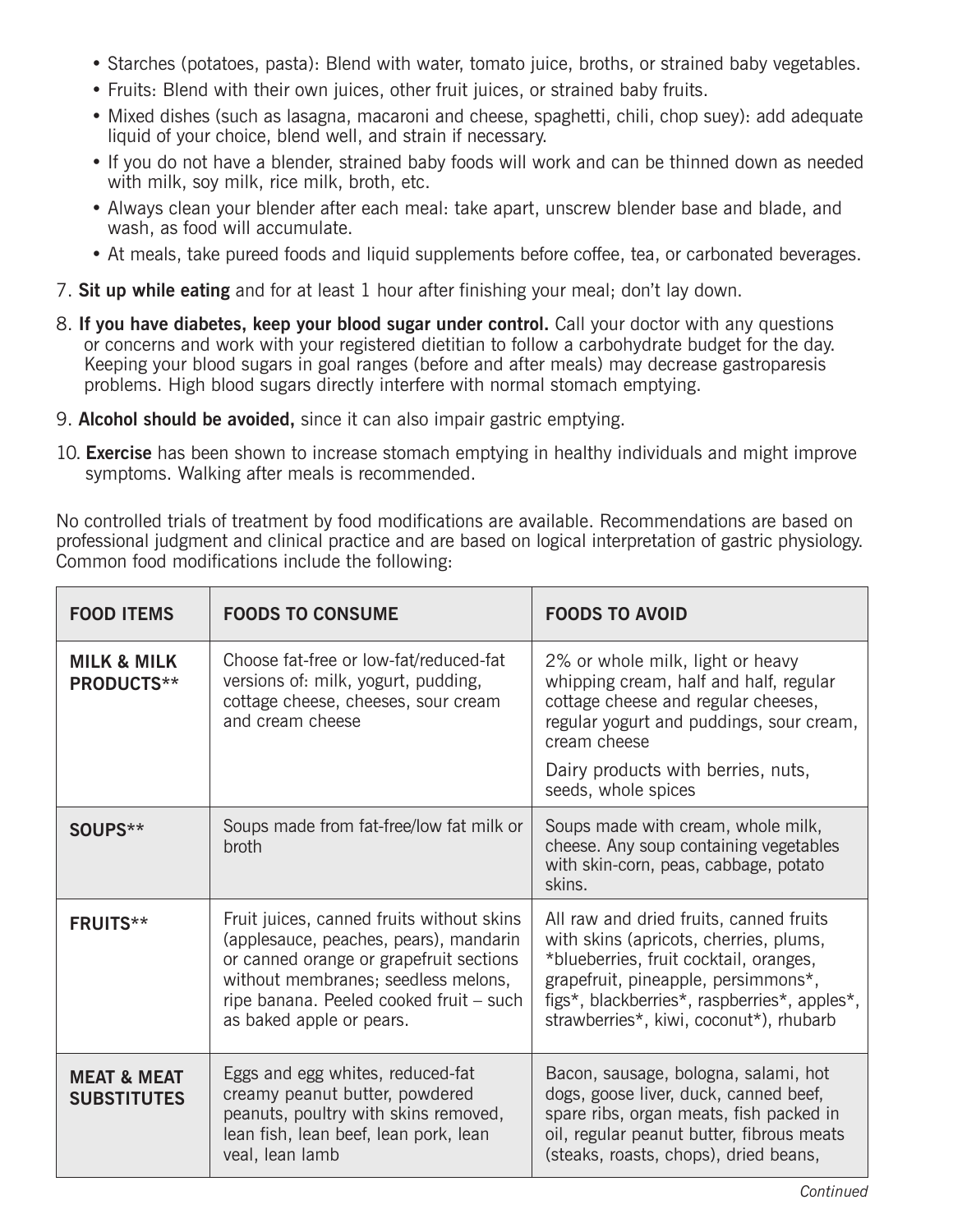|                                                                                  | Pureed beans: example fat free refried<br>beans, or cooked lentils or split peas<br>pureed in a soup, or hummus; try<br>small amounts for tolerance                                                                                                                                                                                                                                    | garbanzo beans, soy beans, fava beans,<br>navy beans, kidney beans, baked<br>beans, black-eyed beans, black beans,<br>pinto beans, northern beans, lentils                                                                                                                                                                                                     |
|----------------------------------------------------------------------------------|----------------------------------------------------------------------------------------------------------------------------------------------------------------------------------------------------------------------------------------------------------------------------------------------------------------------------------------------------------------------------------------|----------------------------------------------------------------------------------------------------------------------------------------------------------------------------------------------------------------------------------------------------------------------------------------------------------------------------------------------------------------|
| <b>FATS &amp; OILS</b>                                                           | Fat-free or low-fat $(< 3$ gm fat per<br>serving) salad dressings, mayonnaise;<br>light margarine and spreads                                                                                                                                                                                                                                                                          | Use fats and liquid oils (butter, margarine,<br>cooking oils) as tolerated and in<br>moderation, regular salad dressings,<br>regular mayonnaise, lard, shortening                                                                                                                                                                                              |
| <b>BREADS &amp;</b><br>GRAINS**                                                  | White breads, low-fiber cereal $\left\langle \ll\right\rangle =$<br>2 gm fiber per serving), Cream of<br>Wheat <sup>®</sup> , grits, pasta, white rice,<br>noodles, low-fat low-fiber crackers, seed-<br>less breads, rolls or crackers; pretzels,<br>rice cakes                                                                                                                       | Oatmeal, whole grain starches, Chinese<br>noodles, croissants, donuts, bran cereals,<br>Grape-Nuts <sup>®</sup> , shredded wheat, granola,<br>whole grain crackers. Dense, compact<br>starches such as bagels, dumplings,<br>cavatelli, fettuccine, gnocchi, tortellini,<br>fried dough, or thick pizza crust are often<br>not tolerate and should be avoided. |
| <b>VEGETABLES</b>                                                                | Tomato juice, smooth tomato sauce or<br>puree, well-cooked vegetables without<br>skins (acorn squash, beets, carrots,<br>mushrooms, potatoes, spinach, summer<br>squash, strained tomato sauce, yams),<br>leeks, onions, roasted skinless peppers,<br>well-cooked and mashed cauliflower,<br>asparagus tips, finely chopped onion,<br>mashed avocado, pureed dry beans as<br>tolerated | All RAW vegetables, cooked vegetables<br>with skins; broccoli, *Brussels sprouts,<br>cabbage, celery, *corn, eggplant, onions,<br>peas, peppers, pea pods, *sauerkraut,<br>turnips, water chestnuts, beans (*green,<br>*wax, *lima), *potato skins, *tomato<br>skins, asparagus stalks                                                                         |
| <b>CONDIMENTS</b>                                                                | Fat-free gravy, mustard, ketchup,<br>barbeque sauce                                                                                                                                                                                                                                                                                                                                    | Gravies, meat sauces, mayonnaise,<br>cream, or butter sauces                                                                                                                                                                                                                                                                                                   |
| <b>SWEETS &amp;</b><br><b>DESSERTS**</b>                                         | Fat-free and low-fat desserts such as<br>angel food cake, fat-free/low-fat ice<br>cream, frozen yogurt, Italian ice, sorbet,<br>and gelatin                                                                                                                                                                                                                                            | Cakes, pies, cookies, pastries, ice cream,<br>regular frozen yogurt, fruit preserves                                                                                                                                                                                                                                                                           |
| <b>BEVERAGES</b>                                                                 | Gatorade®, diet soft drinks, coffee, tea,<br>water, G2 <sup>®</sup> Gatorade, or non-carbonat-<br>ed sugar-free drinks                                                                                                                                                                                                                                                                 | Alcoholic beverages, carbonated<br>beverages if bloated or feeling full                                                                                                                                                                                                                                                                                        |
| <b>MISCELLANEOUS</b>                                                             | Jelly, seedless berry jams, honey,<br>syrup, apple butter**                                                                                                                                                                                                                                                                                                                            | Nuts, olives, pumpkin seeds, soy nuts,<br>popcorn, chunky nut butters, marmalade,<br>preserves                                                                                                                                                                                                                                                                 |
| <b>HIGH-FIBER</b><br><b>MEDICATIONS/</b><br><b>BULK-FORMING</b><br><b>AGENTS</b> |                                                                                                                                                                                                                                                                                                                                                                                        | Acacia fiber, Benefiber®, Citrucel®,<br>Fiber Choice®, FiberCon®, Konsyl,<br>Metamucil®, Perdiem®++                                                                                                                                                                                                                                                            |

 **\*** Foods associated with bezoar formation

**\*\*** If you have diabetes, remember that these food groups listed above (dairy, fruits/juices, soups, breads/ grains, and desserts) are carbohydrate sources and should be included as part of your carbohydrate budget for the day.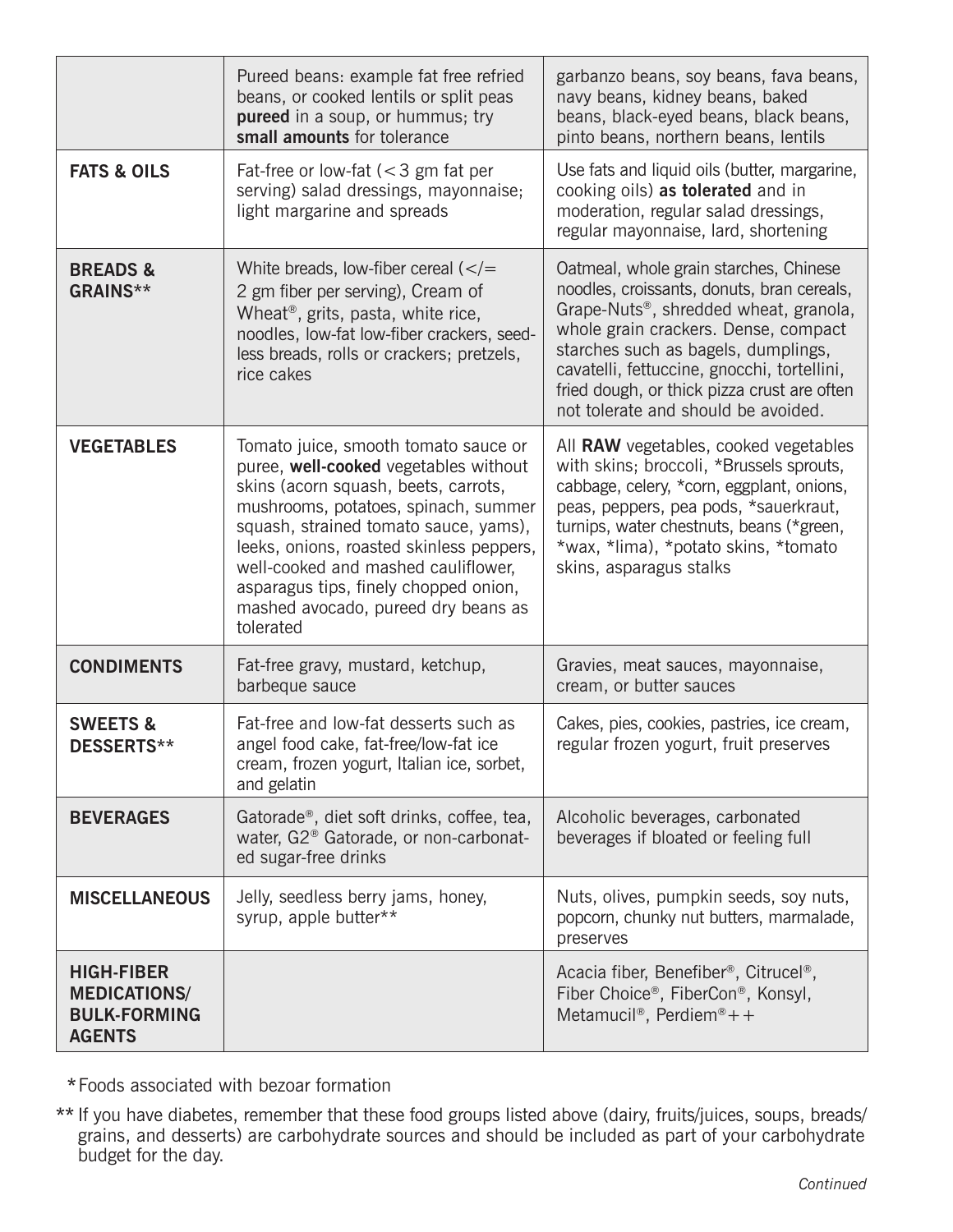## **Sample menu:**

| <b>Breakfast</b>     | • 1 cup cooked farina (2 carbohydrate servings)<br>• $\frac{1}{2}$ cup nonfat milk ( $\frac{1}{2}$ carbohydrate serving)<br>• $\frac{1}{2}$ cup orange juice (1 carbohydrate serving)<br>• 1 scrambled egg                                                                                 |
|----------------------|--------------------------------------------------------------------------------------------------------------------------------------------------------------------------------------------------------------------------------------------------------------------------------------------|
| <b>Morning snack</b> | • 1 packet instant breakfast mix $(1\frac{1}{2})$ carbohydrates)<br>• 1 cup skim milk (1 carbohydrate serving)                                                                                                                                                                             |
| Lunch                | • 1 cup chicken noodle soup (1 carbohydrate)<br>• 6 soda crackers (1 carbohydrate)<br>• $\frac{1}{2}$ cup applesauce (1 carbohydrate)<br>• $\frac{1}{2}$ cup nonfat milk ( $\frac{1}{2}$ carbohydrate)                                                                                     |
| Afternoon snack      | • 6 oz nonfat smooth yogurt (1 carbohydrate serving)<br>• 1 small banana (1 carbohydrate serving)                                                                                                                                                                                          |
| <b>Evening meal</b>  | • 3 oz baked fish<br>• $\frac{1}{2}$ cup mashed potatoes (1 carbohydrate serving)<br>• 1 teaspoon margarine<br>$\bullet$ $\frac{1}{2}$ cup cooked carrots<br>• $\frac{1}{2}$ cup skim milk (1 carbohydrate serving)<br>• $\frac{1}{2}$ cup canned fruit, in juice (1 carbohydrate serving) |
| <b>Evening snack</b> | • $\frac{1}{2}$ cup pudding (1 carbohydrate serving)                                                                                                                                                                                                                                       |

# **Tips to boost calories and protein when a liquid or semi-solid diet is needed**

If you find that smaller, more frequent meals did not improve your symptoms, you may need to follow a liquid diet. Patients with gastroparesis will often tolerate liquids even if solids are not passing well.

The following tips and recipes are only suggestions for liquid calories at a time when it may be difficult to think of ideas. If you are able to tolerate liquid fat, you may use the following recipes as directed. *However, if you CANNOT tolerate liquid fat, substitute low-fat or fat-free dairy products in place of whole milk, regular cottage cheese, regular pudding, and ice cream.*

- *Hot* cereals: Make with caloric beverage such as milk, soy or rice milk, juice, or liquid supplement instead of water. Add sugars, honey, molasses, syrups (if not diabetic), or small amounts of fat like butter or margarine for added calories.
- Add nonfat powdered milk, protein powders( whey, soy, pea or rice) or powdered egg to foods to boost protein intake. A single tablespoon of nonfat powdered milk adds 25 calories and 3 grams protein to your diet.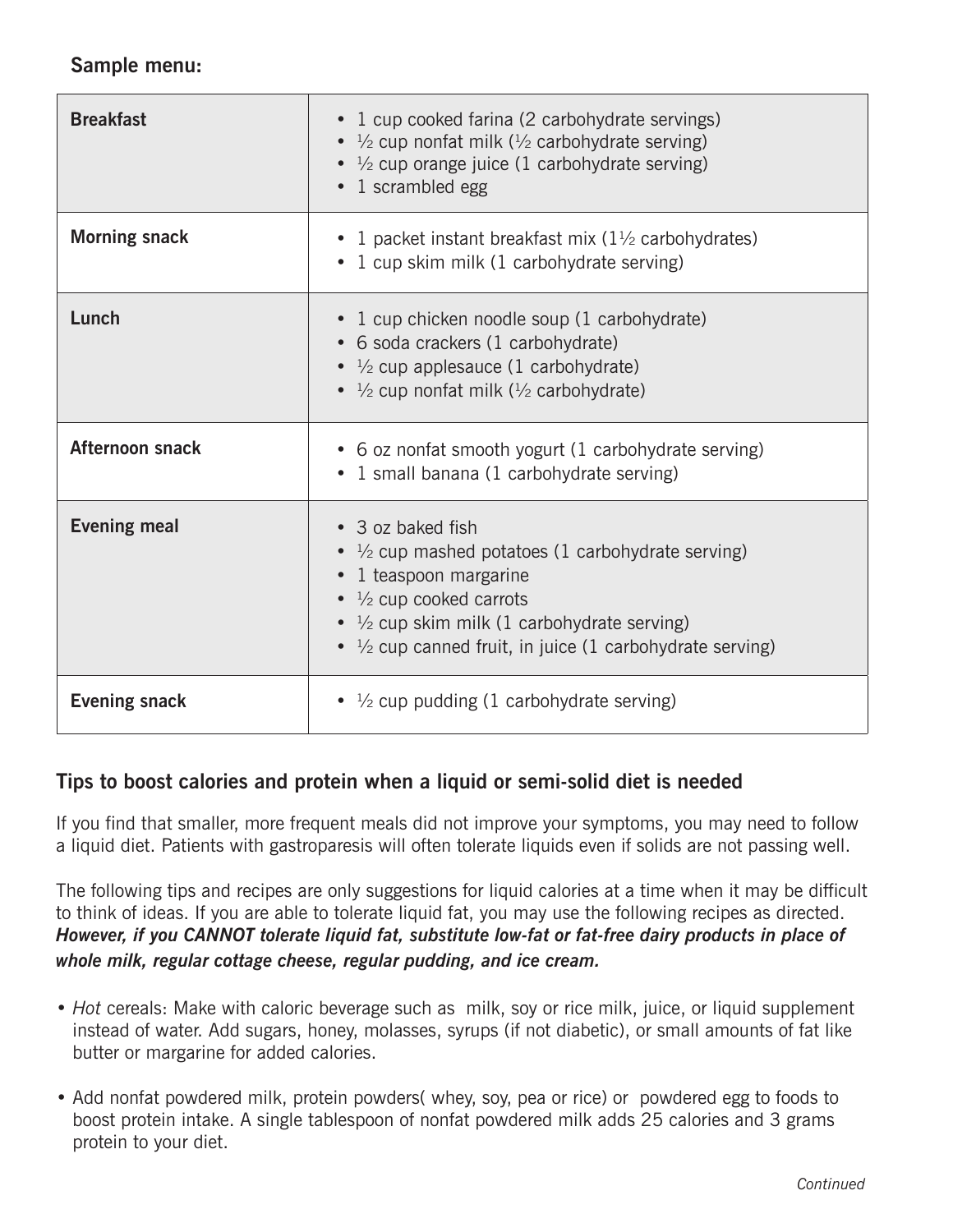| <b>Before cooking</b><br>After cooking<br>• Instant mashed potatoes<br>• Creamed soup<br>• Scrambled eggs<br>• Mashed potatoes<br>• Pudding<br>• Custard<br>• Cream of Wheat <sup>®</sup> or Cream of Rice® | Add 2 or more tablespoons of nonfat powdered milk to each serving of a the following. |  |  |
|-------------------------------------------------------------------------------------------------------------------------------------------------------------------------------------------------------------|---------------------------------------------------------------------------------------|--|--|
|                                                                                                                                                                                                             |                                                                                       |  |  |

• Drink high-protein milk (recipe below) or use it as an ingredient in cooking. Each cup of high-protein milk contains 200 calories and 14 grams of protein. It tastes best when thoroughly chilled.

| <b>Fortified milk recipe</b>                                                       |                                                                                         |  |  |  |
|------------------------------------------------------------------------------------|-----------------------------------------------------------------------------------------|--|--|--|
| To make 1 quart:                                                                   | To make 8 oz:                                                                           |  |  |  |
| 1 quart of 2% milk (1% or skim if intolerant of fat)<br>1 cup nonfat powdered milk | 8 oz of 2% milk (1% or skim if fat-intolerant)<br>2 tablespoons of nonfat powdered milk |  |  |  |
| • Add powdered milk to liquid milk in a large<br>deep bowl or blender              | • Add powdered milk to liquid milk in a large<br>oversized glass.                       |  |  |  |
| • Beat slowly with beater until powdered milk<br>is dissolved.                     | • Blend until powdered milk is dissolved.                                               |  |  |  |
| • Refrigerate and serve cold.                                                      |                                                                                         |  |  |  |

• The following foods provide excellent sources of fat-free protein.

| <b>Product</b>                | <b>Serving size</b> | Protein (grams) |
|-------------------------------|---------------------|-----------------|
| Liquid egg substitute         | 3 Tbsp              | 5-6 grams       |
| Egg whites, separated, cooked | $\overline{2}$      | 7 grams         |
| Fat-free luncheon meat        | 1 <sub>oz</sub>     | 6 grams         |
| Fat-free milk                 | 8 <sub>oz</sub>     | 8 grams         |
| Non-fat dry milk powder       | 2 Tbsp              | 4 grams         |
| Evaporated skim milk          | $\frac{1}{2}$ cup   | 9 grams         |
| Non-fat cottage cheese        | $\frac{1}{2}$ cup   | 13 grams        |
| Fat-free ricotta cheese       | $\frac{1}{4}$ cup   | 6 grams         |
| Peanut powder                 | 3 Tbsp              | 8 grams         |
| Commercial protein powder     | 1 scoop (varies)    | 10-20 grams     |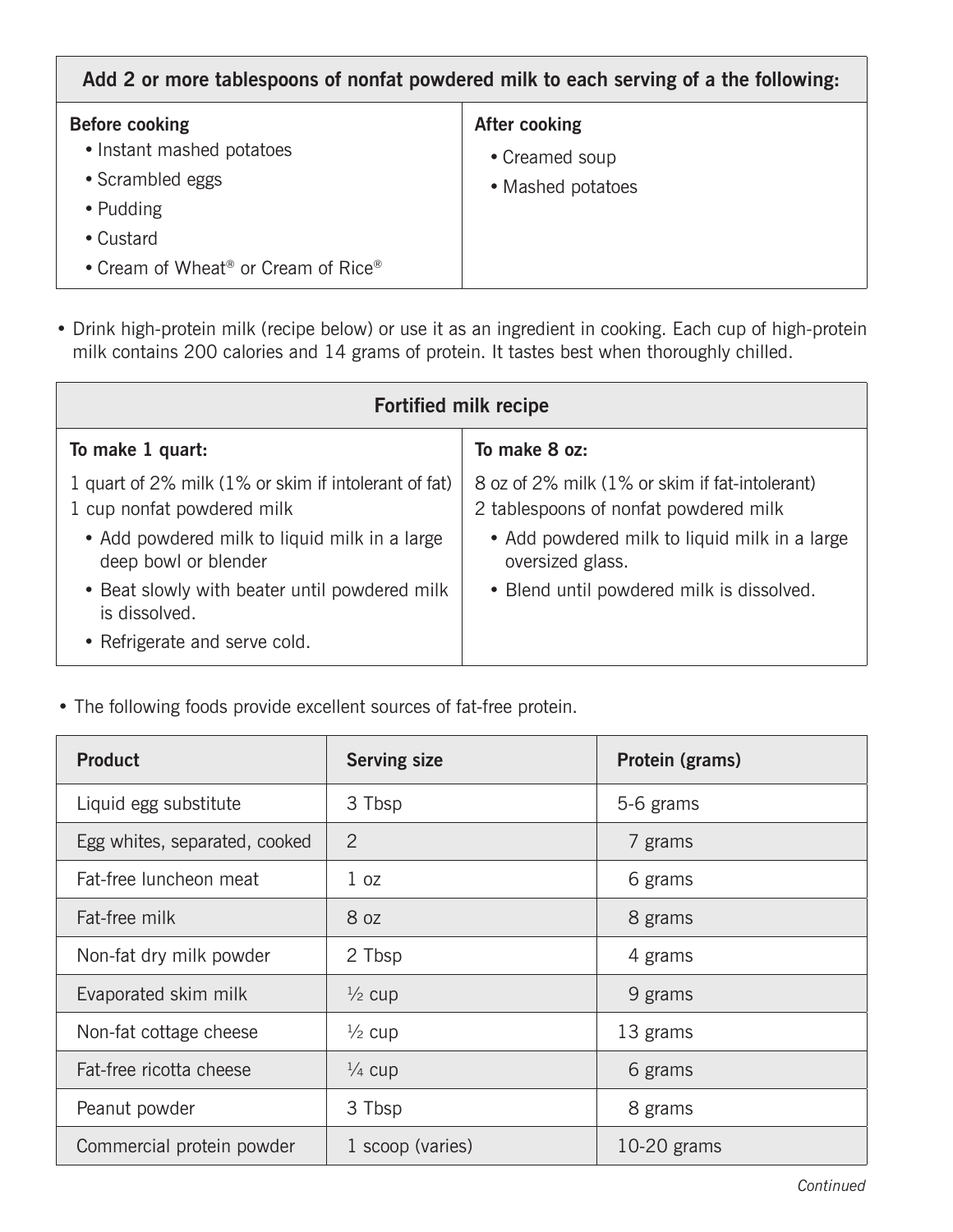# **RECIPES**

- Many of the following recipes contain milk or other lactose-containing products. If you are lactose intolerant, you can **substitute soy or lactose-free milk** and maintain the same protein content of each recipe.
- Some recipes call for the use of liquid nutritional supplements. Two popular supplements: Boost and Ensure are both **lactose free** and **gluten free**.

#### **Smoothies**

Unless otherwise specified, mix all ingredients together in a blender until smooth.

#### **Yogurt Smoothie**

- 1 ripe medium banana **OR**
- 1 cup canned peaches
- 1 cup fortified milk (or soymilk)
- 1 cup vanilla yogurt
- 1-2 Tbsp powdered sugar
- $\frac{1}{2}$  cup ice cubes
- Cut fruit into chunks. Combine all ingredients except ice in a blender until smooth. Add ice, one cube at a time. Blend until smooth.

*Calories: 500 Protein: 22 grams*

#### **Strawberry Yogurt Frappe**

1 Tbsp strawberry syrup or other flavoring  $\frac{1}{2}$  cup vanilla vogurt  $\frac{1}{2}$  cup fortified milk  $\frac{1}{4}$  cup orange juice Dash vanilla

*Calories: 250 Protein: 13 grams*

#### **Tropical Smoothie**

 $\frac{1}{2}$  cup Greek fruit yogurt  $\frac{1}{2}$  banana 4 oz orange juice *Calories: 240 Protein: 12 grams*

## **Peach Plus**

 $\frac{1}{2}$  cup peaches, canned  $\frac{1}{4}$  cup vanilla Greek yogurt  $\frac{1}{4}$  cup milk Dash vanilla Dash nutmeg

*Calories: 205 Protein: 8 grams*

#### **Shakes**

The following recipes should ONLY be consumed if you are able to tolerate liquid fat.

Unless otherwise specified, mix all ingredients together in a blender until smooth.

#### **Lactose-Free Banana Strawberry Shake**

- 1 banana
- $\frac{1}{2}$  cup soy OR almond milk
- $\frac{1}{2}$  cup liquid nutrition supplement (such as Ensure® Plus)
- $\frac{1}{4}$  cup pasteurized liquid egg substitute or egg whites or 2 tablespoons soy protein powder
- 2 or more Tbsp strawberry syrup

*Calories: 515 Protein: 18 grams*

#### **Creamy Peanut Butter Banana Shake**

- 2 Tbsp creamy peanut butter
- 1 cup chilled fortified milk
- $\frac{1}{2}$  soft banana
- $\frac{1}{2}$  cup ice cream

*Calories: 550 Protein: 27 grams*

#### **Mexican Chocolate Shake**

8 oz. chocolate liquid nutrition supplement (such as Boost) 1 scoop whey protein powder Dash of cinnamon  $\frac{1}{2}$  tsp vanilla 3 ice cubes

*Calories: 440 Protein: 34 grams*

#### **Standard Milk Shake**

- $\frac{1}{2}$  cup milk 2 cups frozen Greek yogurt OR ice cream 1 tsp vanilla extract
- 3 Tbsp chocolate syrup, option

*Calories: 560-790 Protein: 16-20 grams*